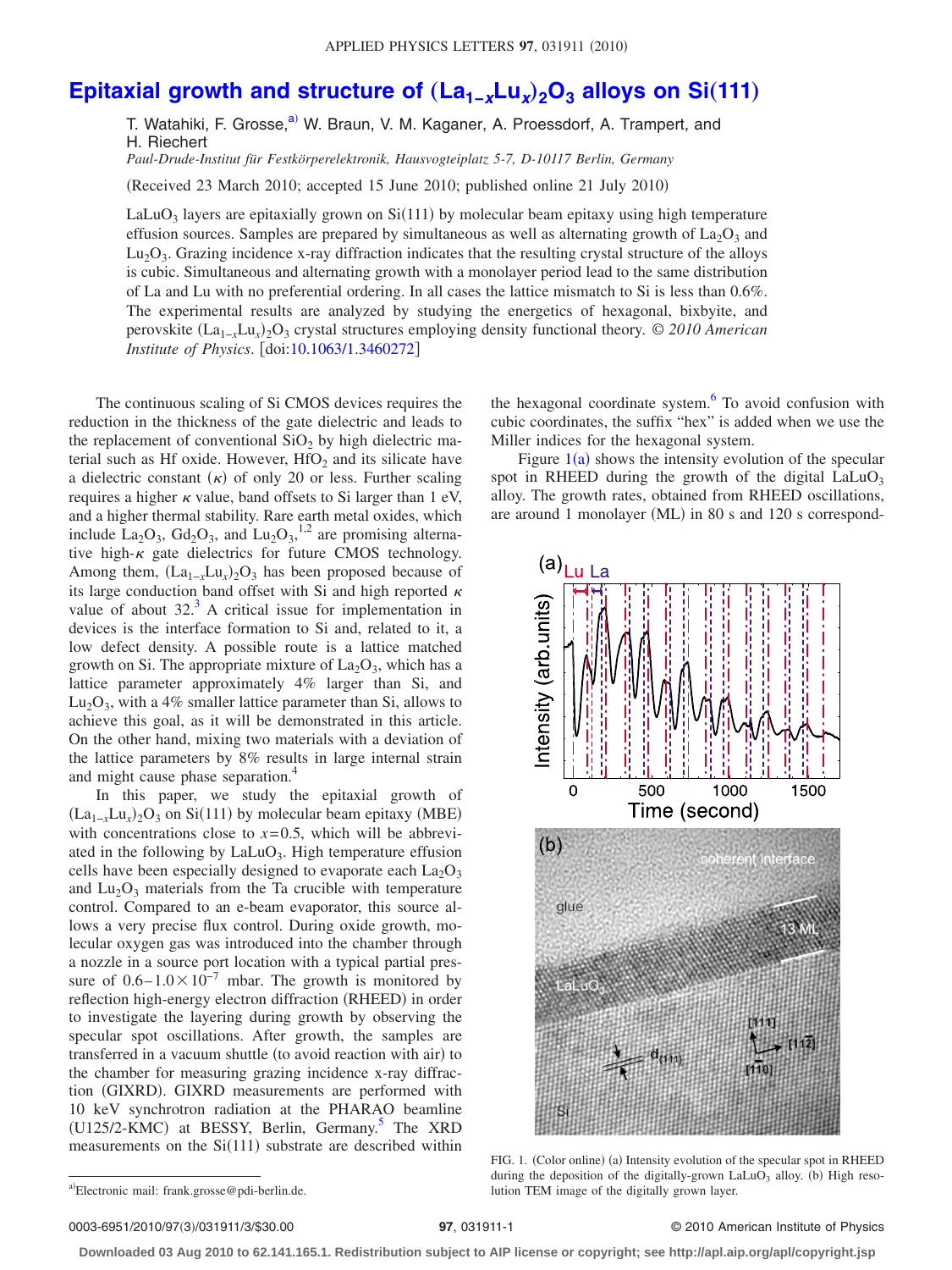<span id="page-1-0"></span>

FIG. 2. (Color online) CTRs (a)  $(10L)_{\text{hex}}$ , (b)  $(1\bar{1}L)_{\text{hex}}$ , and (c)  $(2\bar{1}L)_{\text{hex}}$  for the digitally grown oxide layer compared with simulated curves. The measured data are shown by bold gray lines. Black curves represent the simulations for the 180° rotated cubic phase. Positions of additional peaks expected due to the double periodicity of the digital alloy are shown by arrows.

ing to the cell temperature readings of 1650 °C and 1850 °C for  $La_2O_3$  and  $Lu_2O_3$ , respectively. The typical specular spot RHEED oscillations indicate good layering of  $LaLuO<sub>3</sub>$  on Si(111). The initial layer is chosen to be  $Lu_2O_3$ . We design to grow 1 ML of  $Lu_2O_3$  and  $La_2O_3$  alternatively by shutter control with observing RHEED oscillation until the film reaches a total thickness of 13 ML. The last layer is  $Lu_2O_3$ .

As a comparison, we also have grown an  $LaLuO<sub>3</sub>$  alloy by opening both shutters of  $La_2O_3$  and  $Lu_2O_3$  simultaneously (randomly grown alloy). In this case, we adjust the flux of each oxide by choosing corresponding effusion cell temperatures resulting in identical growth rates of 1 ML per 80 s. The grown layer is 14 ML thick, confirmed by x-ray reflectivity measurement. Figure  $1(b)$  $1(b)$  shows the transmission electron microscopy (TEM) image of the digitally grown sample. It reveals that the oxide/Si interface is abrupt. Silicate formation is not observed. Also, the layer thickness is almost uniform and is approximately 13 ML, which agrees perfectly with the thickness deduced from specular spot RHEED oscillations. This result indicates a very precise flux control in our growth experiment by using high temperature effusion sources. Additionally, no threading dislocations are observed, evidencing a coherent growth.

We studied the structure of the epitaxial  $LaLuO<sub>3</sub>$  layer by XRD. There are several  $LaLuO<sub>3</sub>$  structures reported. While single crystal  $LaLuO<sub>3</sub>$  and epitaxial  $LaLuO<sub>3</sub>$ layers grown on  $SrTiO<sub>3</sub>$  have perovskite (orthorhombic) structure, $7.8$  $7.8$  the hexagonal structure is reported for epitaxially grown LaLuO<sub>3</sub> grown on Si $(111)$ .<sup>[9](#page-2-8)</sup> According to the phase diagram,  $La_2O_3$  and  $Lu_2O_3$  should be stable in hexagonal and cubic bixbiyte phase, respectively, at a substrate temperature of 700  $^{\circ}$ C.<sup>10</sup>

Figure [2](#page-1-0) compares crystal truncation rods (CTRs)  $(10L)_{\text{hex}}$ ,  $(1\bar{1}L)_{\text{hex}}$ , and  $(2\bar{1}L)_{\text{hex}}$  for the digitally grown layer with simulated curves. The CTRs indicate that the structure of this layer is cubic, not hexagonal nor orthorhombic. The

<span id="page-1-1"></span>

FIG. 3. GIXRD pattern around in-plane  $Si(\overline{2}02)$  reflection for (a) digitally grown alloy and (b) uniform alloy.

LaLuO<sub>3</sub>(111) layer normal is parallel to the  $Si(111)$  substrate normal with the oxide layer 180° rotated in-plane with respect to Si substrate, similar to other rare earth oxides like  $Gd_2O_3$  (Ref. [11](#page-2-10)) and Pr<sub>2</sub>O<sub>3</sub>.<sup>[12](#page-2-11)</sup>

There are no detectable twins that could be caused by the coexistence of rotated (B-type) and nonrotated (A-type) domains. The fact that the interference fringes do not vanish between the reflections, evidences the good thickness uniformity of the films. A thickness variation approaching or exceeding half a ML or more would lead to a damping of the oscillations at the antiphase point between the allowed reflections. The fact that fringes are not extinct at this point means that the film is uniform to within less than 0.5 ML over several square millimetre sampled by the XRD experiment.

The diffraction peaks which are expected to appear, due to the double periodicity of a nominally digitally grown layer, between the layer peaks, are missing in the measured CTRs. They clearly appear in the calculated CTRs for a digital layer and are marked in Fig. [2](#page-1-0) by arrows. The CTRs for randomly grown alloy layer (not shown here) also reveal a similar diffraction pattern. This means that the intended alternating layer sequence  $La_2O_3/Lu_2O_3$  in the digitally grown layer is lost.

Figure [3](#page-1-1) shows the GIXRD pattern around the in-plane reflection  $Si(202)$ . The in-plane lattice constant of the digitally grown layer is found to be only 0.2% smaller than that of Si while the uniform alloyed layer has a 0.5%–0.6% mismatch to Si. This difference is probably due to a deviation in the flux adjustment of the two MBE sources. Therefore, rareearth oxide layers with exact lattice matching to Si and without dislocations at the interface can be grown by adjusting the composition ratio of La/Lu and controlling the growth methods.

Owing to the abrupt interface, we can precisely analyze the vertical position of the oxide layer on  $Si(111)$ . By fitting the CTRs, we find the distance between top Si atoms and the lowest plane of rare earth metal atoms as  $0.25 \pm 0.01$  nm, which corresponds to the bond length of 0.14–0.2 nm between bottom oxygen and top Si atoms, see Fig. [4.](#page-2-12) It agrees

**Downloaded 03 Aug 2010 to 62.141.165.1. Redistribution subject to AIP license or copyright; see http://apl.aip.org/apl/copyright.jsp**